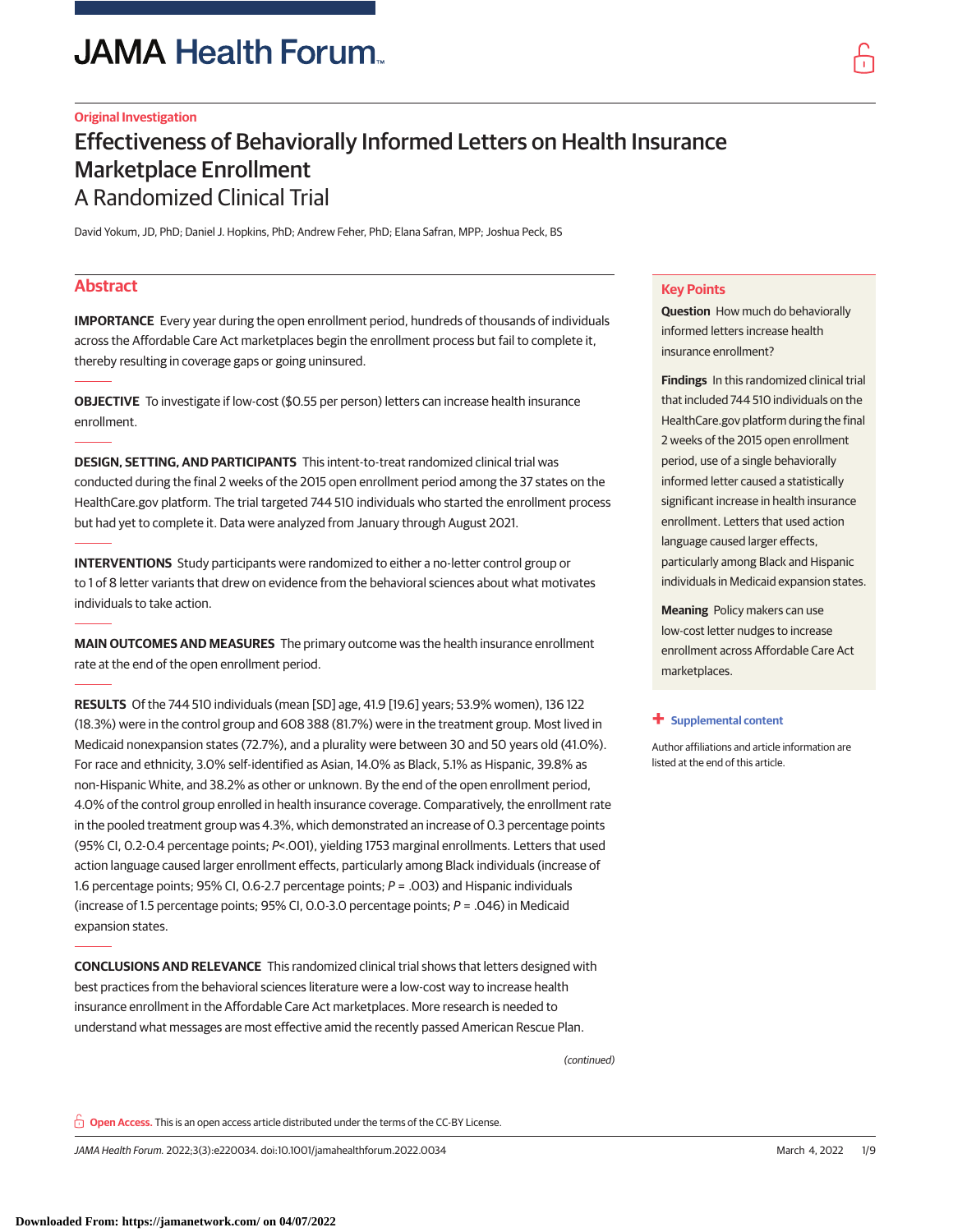#### Abstract (continued)

**TRIAL REGISTRATION** ClinicalTrials.gov Identifier: [NCT05010395](https://clinicaltrials.gov/ct2/show/NCT05010395?term=NCT05010395&draw=2&rank=1)

JAMA Health Forum. 2022;3(3):e220034. doi[:10.1001/jamahealthforum.2022.0034](https://jama.jamanetwork.com/article.aspx?doi=10.1001/jamahealthforum.2022.0034&utm_campaign=articlePDF%26utm_medium=articlePDFlink%26utm_source=articlePDF%26utm_content=jamahealthforum.2022.0034)

### **Introduction**

Through the expansion of Medicaid eligibility and the creation of health insurance marketplaces, the Affordable Care Act (ACA) has helped reduce the uninsured rate to record lows.<sup>1</sup> But every year during the open enrollment period, hundreds of thousands of individuals who initiate the enrollment process fail to complete it. Gaps in coverage or prolonged bouts of being uninsured cause disruptions in access to care and medication, increased financial strain, higher rates of medical debt, and lower levels of self-reported health.<sup>2-4</sup> Thus, identifying effective strategies to help individuals who have started the enrollment process obtain health insurance remains a priority for policy makers.<sup>5</sup>

Barriers to health insurance take-up are well documented and include cost, application complexity, procrastination, a lack of awareness about available options, choice overload, and inertia.<sup>6-9</sup> A growing body of research seeks to understand how different forms of outreach can overcome these barriers to increase enrollment. A recent set of nonexperimental studies, for example, found an association between the volume of health insurance TV advertisements and reductions in the uninsured rate, as well as in ACA marketplace enrollment.10,11 And randomized clinical trials (RCTs) have found that nudges using emails, letters, and telephone outreach increased health insurance take-up.12-14

We build on this empirical evidence in 2 principal ways. First, in contrast with single-state RCTs, the present randomized intervention includes all 37 states that used the HealthCare.gov platform in 2015. The inclusion of multiple states is important within the context of the ACA, where states' policy decisions, such as Medicaid expansion, affect the cost of coverage and, in turn, whether individuals with low incomes can afford health insurance. Second, in lieu of nonexperimental studies that draw on self-reported survey data, we use administrative data paired with an RCT.

In the final weeks of the 2015 open enrollment period, we conducted an intent-to-treat RCT using behaviorally informed letters to increase health insurance enrollment among individuals who started the enrollment process but had yet to finish it. With 37 states and more than 744 500 individuals, this is, to our knowledge, one of the largest RCTs conducted on the ACA marketplaces to date, though there has been a larger RCT targeting tax filers who owed a positive penalty amount owing to the individual mandate.<sup>14</sup> Because letters are a low-cost option to reach a large number of uninsured individuals, they could represent a valuable tool for ACA marketplace administrators seeking to increase enrollment.

### **Methods**

#### **Study Design and Participants**

This study used a parallel 9-arm design with 8 letter variants, each designed based on different insights from the behavioral science literature. The ninth arm was a hold-out control group that did not receive any letter, enabling us to measure the effect of receiving any letter as well as to tease apart the relative effect of the different behavioral features. The study followed the Consolidated Standards of Reporting Trials [\(CONSORT\)](http://www.equator-network.org/reporting-guidelines/consort/) reporting guidelines, its protocol was approved by the California Health and Human Services Agency's institutional review board [\(Supplement 1\)](https://jama.jamanetwork.com/article.aspx?doi=10.1001/jamahealthforum.2022.0034&utm_campaign=articlePDF%26utm_medium=articlePDFlink%26utm_source=articlePDF%26utm_content=jamahealthforum.2022.0034), and it was overseen by an interdisciplinary team at the Office of Evaluations Sciences in the US General Services Administration and the Centers for Medicare & Medicaid Services Office of Communications in the US Department of Health and Human Services (HHS).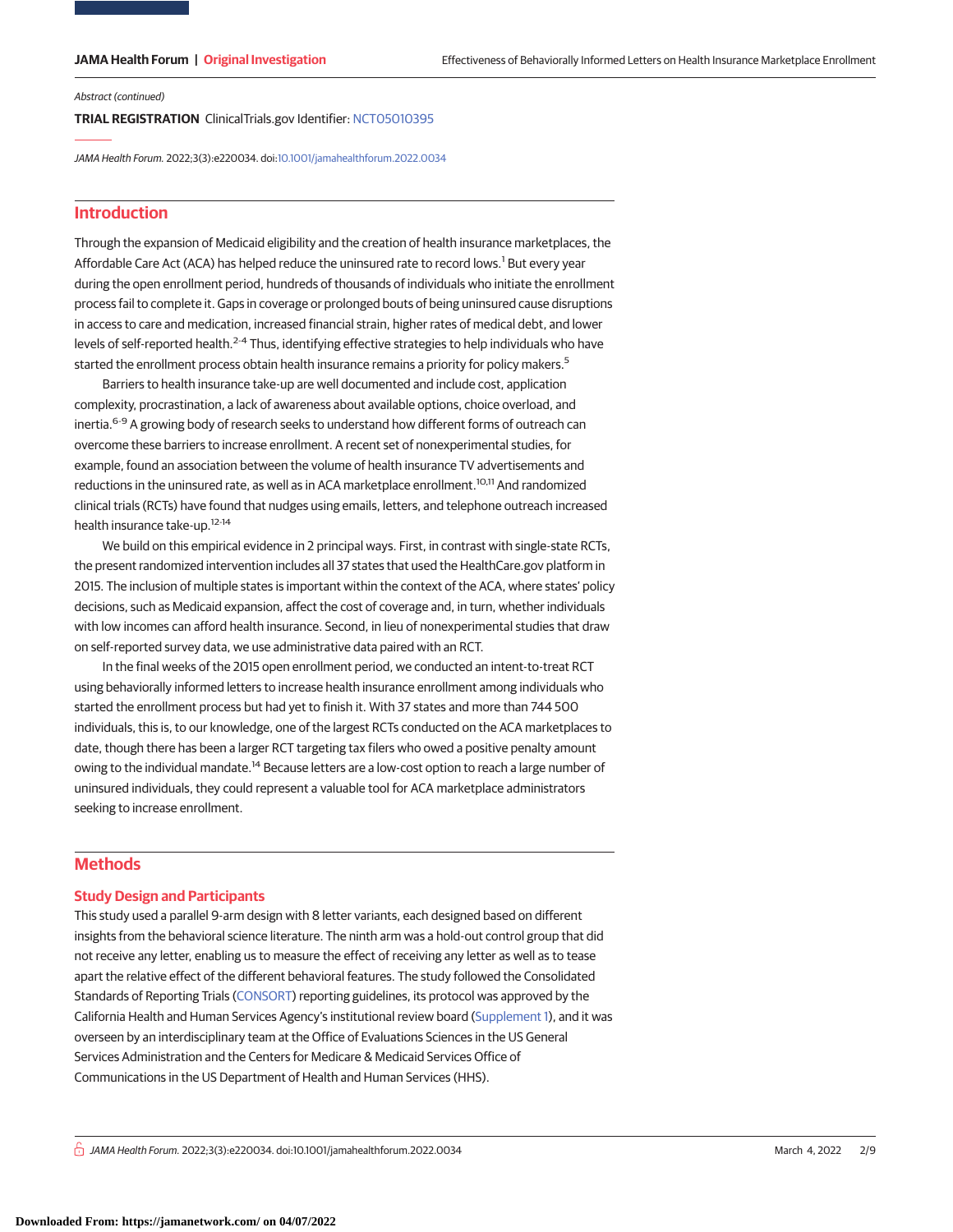Study participants were English-speaking individuals who, as of mid-January 2015, had visited HealthCare.gov and registered for a user account but not yet enrolled in an insurance plan. We chose mid-January as the cutoff to maximize the number of individuals eligible for the intervention while also leaving enough time to complete the requisite implementation steps so letters would arrive during the final 2 weeks of the open enrollment period.

Of the 811 795 individuals initially included, 18% were assigned to the no-letter control group, while the remaining 82% were assigned to 1 of 8 letter treatments (**Table 1**; see eAppendix in [Supplement 2](https://jama.jamanetwork.com/article.aspx?doi=10.1001/jamahealthforum.2022.0034&utm_campaign=articlePDF%26utm_medium=articlePDFlink%26utm_source=articlePDF%26utm_content=jamahealthforum.2022.0034) for copies of each of the letters used). The sample size and randomization scheme were chosen because HHS wanted to treat as many consumers as possible before the open enrollment period ended, while also learning about the effects of letter outreach.

#### **Intervention**

Individuals in the treatment arms were assigned to receive letters at the beginning of February 2015, giving them approximately 2 weeks to complete their enrollment. The 8 letters varied behavioral dynamics, including action language, an implementation intention prompt, a picture of then–chief executive officer of the marketplace Kevin Counihan, social norm messaging, a pledge, and loss aversion. These messages drew on evidence from prior randomized interventions that suggested these appeals would induce individuals to take action.<sup>15-17</sup> All letters included the same core information about the benefits of enrolling, the February 15 sign-up deadline, the HealthCare.gov website, and the call center telephone number. The trial ended on February 15, 2015, because that marked the end of the open enrollment period, as well as the call-to-action date in the letters. Data were analyzed from January through August 2021.

#### **Randomization**

Randomization was conducted by the first study author (D.Y.) based on user identification numbers using the sample function and a fixed seed in R, version 3.0.2 (R Foundation). The list with assignments was given to a contractor who mailed the letters.

#### **Data Sources and Primary Outcome**

Table 1. Characteristics of Study Participants at Baseline

At the end of the open enrollment period, we obtained administrative enrollment data from HHS that identified the primary outcome: whether an individual enrolled in an ACA plan on or before the February 15 open enrollment deadline. The sample size for analysis included 744 510 individuals

|                            | Treatment arm, %       |                        |                  |                                     |                                              |             |                        |                         |                                          |
|----------------------------|------------------------|------------------------|------------------|-------------------------------------|----------------------------------------------|-------------|------------------------|-------------------------|------------------------------------------|
| Covariate                  | Control<br>(no letter) | <b>Basic</b><br>letter | Action<br>letter | Action,<br>implementation<br>letter | Action,<br>implementation,<br>picture letter | Norm letter | Norm,<br>pledge letter | Loss aversion<br>letter | Kitchen sink<br>(all features)<br>letter |
| No.                        | 136 122                | 75828                  | 75993            | 75990                               | 76039                                        | 76164       | 76 1 25                | 76086                   | 76 163                                   |
| Race and ethnicity         |                        |                        |                  |                                     |                                              |             |                        |                         |                                          |
| Asian                      | 3.0                    | 3.0                    | 2.9              | 2.9                                 | 2.9                                          | 2.9         | 3.0                    | 3.1                     | 2.9                                      |
| <b>Black</b>               | 14.1                   | 14.0                   | 13.9             | 13.9                                | 14.0                                         | 13.9        | 14.1                   | 13.8                    | 14.0                                     |
| Hispanic                   | 5.1                    | 5.0                    | 5.3              | 5.0                                 | 5.2                                          | 4.9         | 5.1                    | 5.1                     | 5.1                                      |
| Non-Hispanic White         | 39.7                   | 39.6                   | 39.9             | 39.9                                | 39.3                                         | 40.0        | 39.9                   | 39.9                    | 40.0                                     |
| Other/unknown <sup>a</sup> | 38.0                   | 38.4                   | 38.0             | 38.4                                | 38.6                                         | 37.9        | 37.9                   | 38.1                    | 38.1                                     |
| <b>Medicaid status</b>     |                        |                        |                  |                                     |                                              |             |                        |                         |                                          |
| <b>Expansion state</b>     | 27.3                   | 27.2                   | 27.3             | 27.2                                | 27.3                                         | 27.3        | 27.3                   | 27.5                    | 27.4                                     |
| Nonexpansion state         | 72.7                   | 72.8                   | 72.7             | 72.8                                | 72.7                                         | 72.7        | 72.7                   | 72.5                    | 72.6                                     |
| Age, y                     |                        |                        |                  |                                     |                                              |             |                        |                         |                                          |
| $30$                       | 23.5                   | 23.1                   | 23.6             | 23.2                                | 23.1                                         | 23.5        | 23.2                   | 23.3                    | 23.5                                     |
| $30 - 50$                  | 41.3                   | 41.1                   | 40.8             | 41.4                                | 40.8                                         | 41.1        | 40.9                   | 40.8                    | 40.8                                     |
| >50                        | 35.3                   | 35.8                   | 35.6             | 35.4                                | 36.1                                         | 35.4        | 35.9                   | 36.0                    | 35.7                                     |

<sup>a</sup> Other/unknown corresponds to individuals who opted not to provide a specific race or ethnicity when applying for health insurance.

 $\frac{1}{10}$  JAMA Health Forum. 2022;3(3):e220034. doi:10.1001/jamahealthforum.2022.0034 (Reprinted) March 4, 2022 3/9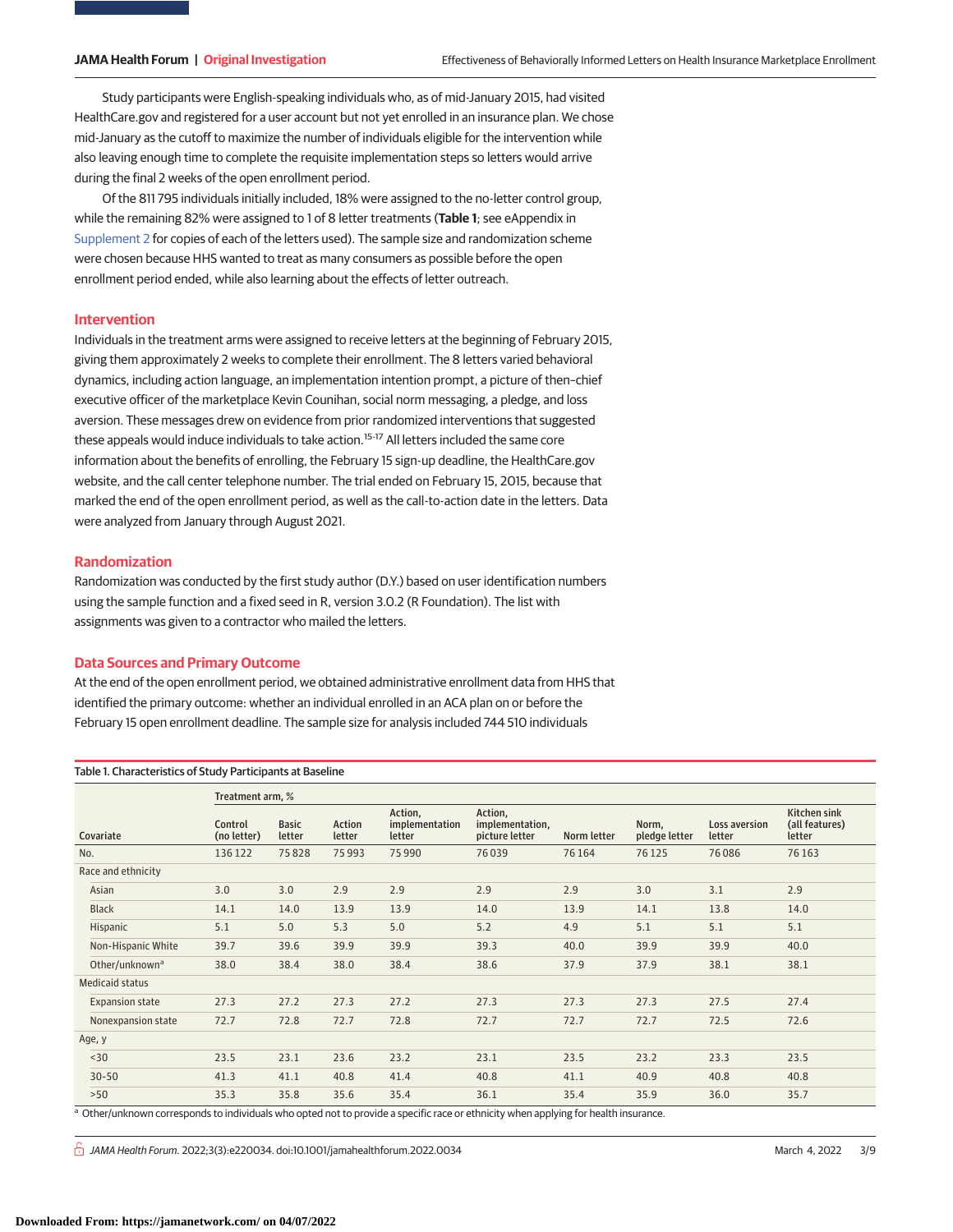because 67 285 individuals provided invalid mailing addresses, leaving them unable to receive letters or unable to enroll through the HealthCare.gov platform (**Figure 1**). In eTables 1 and 2 in [Supplement 2,](https://jama.jamanetwork.com/article.aspx?doi=10.1001/jamahealthforum.2022.0034&utm_campaign=articlePDF%26utm_medium=articlePDFlink%26utm_source=articlePDF%26utm_content=jamahealthforum.2022.0034) we show that the rate of invalid mailing addresses was approximately 8% across arms and was not correlated with treatment assignment. The administrative data also included pretreatment characteristics that we used to assess the validity of the random assignment and for stratification analyses, including self-reported race and ethnicity, state of residence, and age bracket.

#### **Statistical Analysis**

To estimate the effect of the letters overall and by subgroup, we used linear regression models with robust standard errors to account for heteroscedasticity. Data were analyzed using Stata, version 15 (StataCorp), and statistical significance was defined as a 2-sided P < .05.

#### **Results**

Of the 744 510 individuals included in the analysis, the mean (SD) age was 41.9 (19.6) years, and 53.9% were women. By the end of the open enrollment period, 4.0% of the control group had enrolled in ACA health insurance. Relative to the control group, assignment to a letter increased enrollment by a statistically significant 0.3 percentage points (95% CI, 0.2-0.4 percentage points; P<.001), which represents a 7% increase above the control group mean and amounts to 1753 marginal enrollments (**Figure 2**). Each letter cost \$0.55 per individual, yielding an overall cost per new enrollee of \$191.

However, not all letters were equally effective; of the 8 letter variants, 2—the social norm with a pledge and the "kitchen sink" with all features—did not increase enrollment relative to the control group by a statistically significant amount. Letters that used action language (ie, treatment arms 2, 3, and 4) yielded the largest effects, increasing enrollment by 0.5 percentage points (95% CI, 0.3-0.6 percentage points; P<.001). If the best-performing letter—the variant that used action language, an implementation prompt, and a picture—was implemented at scale, this would have translated to 3228 marginal enrollees and a cost per new enrollee of \$104.

In exploratory analyses, we detected statistically significant differences across most subgroups, except for individuals younger than 30 years and those who did not provide a race and/or ethnicity when applying. The point estimate for Asian adults is substantively large (0.6 percentage points) but imprecisely estimated owing to a relatively small sample size (**Table 2**). The largest enrollment



 $\frac{1}{10}$  JAMA Health Forum. 2022;3(3):e220034. doi:10.1001/jamahealthforum.2022.0034 (Reprinted) March 4, 2022 4/9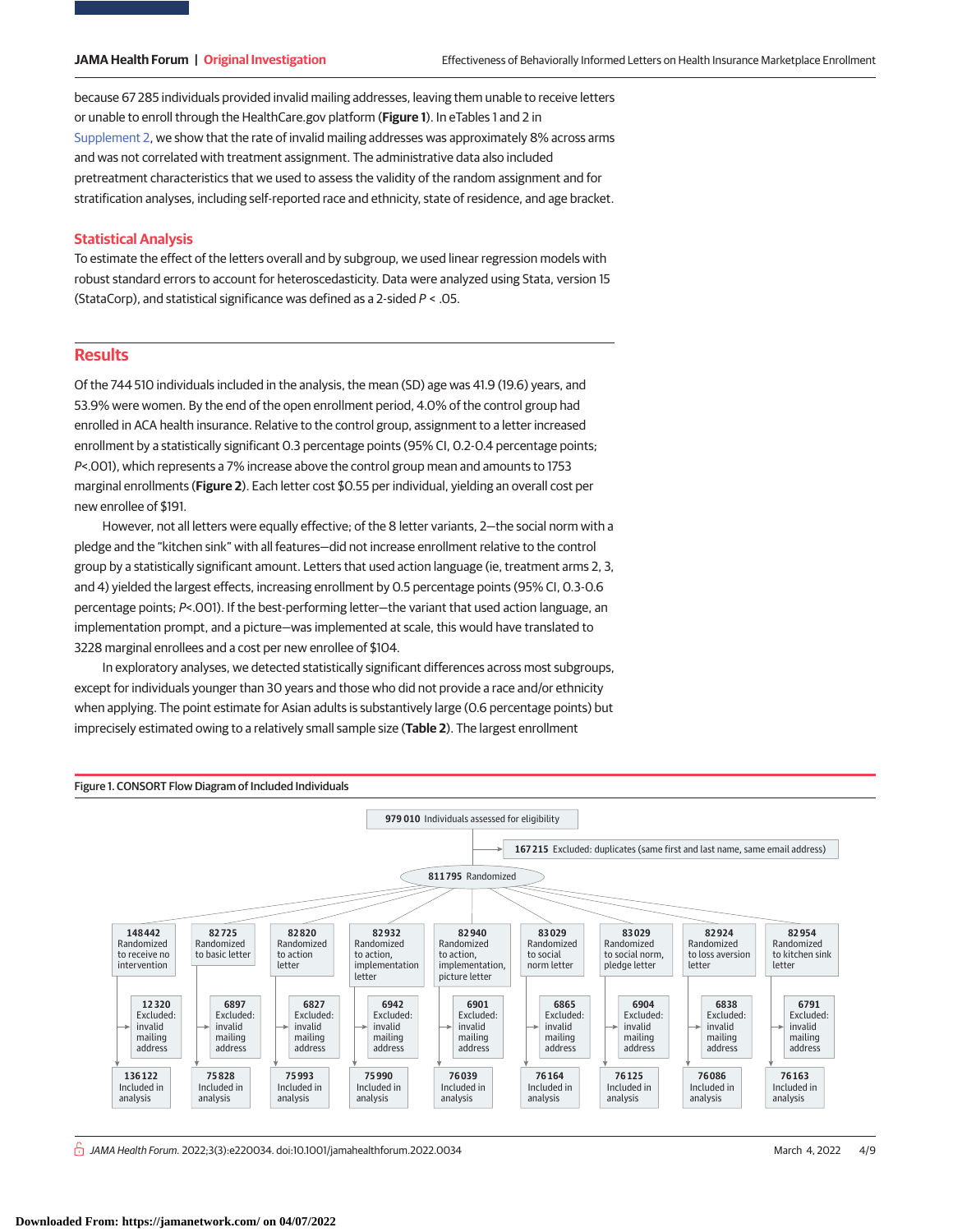increase was among Hispanic adults, which was an increase of 0.7 percentage points (95% CI, 0.1-1.3 percentage points;  $P = .02$ ), or 14%.

We additionally examined the effect of action letters by race and ethnicity and states' Medicaid expansion status (**Figure 3**). In expansion states, the effect of action letters was especially pronounced among racial and ethnic minorities, causing enrollment increases of 1.6 percentage points (95% CI, 0.6-2.7 percentage points; P = .003) among Black adults, 1.3 percentage points (95% CI, −0.3 to 2.8 percentage points; P = .11) among Asian adults, and 1.5 percentage points (95% CI, 0.0-3.0 percentage points;  $P = .046$ ) among Hispanic adults, a pattern consistent with cost as an

#### Figure 2. Effect of Letter on Affordable Care Act Enrollment Rate Pooled, by Arm, and Cost per Enrollee

| Cost per enrollee/treatment arm              | Point estimate (95% CI) |                            |
|----------------------------------------------|-------------------------|----------------------------|
| \$191/Any letter                             | 0.3(0.2 to 0.4)         |                            |
| \$742/Kitchen sink letter                    | $0.1$ (-0.1 to 0.2)     | Pooled                     |
| \$607/Social norm, pledge letter             | $0.1$ (-0.1 to 0.3)     | By arm                     |
| \$277/Social norm letter                     | $0.2$ (0 to 0.4)        |                            |
| \$225/Basic letter                           | $0.2$ (0.1 to 0.4)      |                            |
| \$184/Loss aversion letter                   | 0.3(0.1 to 0.5)         |                            |
| \$150/Action, implementation letter          | $0.4$ (0.2 to 0.5)      |                            |
| \$110/Action letter                          | 0.5(0.3 to 0.7)         |                            |
| \$104/Action, implementation, picture letter | 0.5(0.3 to 0.7)         |                            |
|                                              |                         | 0.010<br>0.005<br>$\Omega$ |
|                                              |                         | Point estimate (95% CI)    |

Each point represents the average effect in percentage points. Error bars denote 95% CIs.

| Table 2. Absolute and Relative Changes in Health Insurance Enrollment by Consumer Characteristics |  |
|---------------------------------------------------------------------------------------------------|--|
|---------------------------------------------------------------------------------------------------|--|

| Subgroup                                 | No.     | Control group<br>mean | <b>Effect of any letter</b><br>(SE) | Change, % |
|------------------------------------------|---------|-----------------------|-------------------------------------|-----------|
| Total                                    | 744510  | 0.04                  | $0.003(0.001)^a$                    | 7.5       |
| Medicaid expansion                       |         |                       |                                     |           |
| Yes                                      | 203 290 | 0.046                 | $0.003(0.001)^b$                    | 6.7       |
| <b>No</b>                                | 541220  | 0.038                 | 0.003(0.001) <sup>a</sup>           | 7.4       |
| Characteristics of the head of household |         |                       |                                     |           |
| Race and ethnicity                       |         |                       |                                     |           |
| Asian                                    | 22 10 3 | 0.061                 | 0.006(0.004)                        | 10.6      |
| <b>Black</b>                             | 104047  | 0.044                 | 0.004(0.002) <sup>a</sup>           | 10.2      |
| Hispanic                                 | 37708   | 0.050                 | $0.007(0.003)^b$                    | 14.2      |
| Non-Hispanic White                       | 296418  | 0.051                 | 0.003(0.001) <sup>a</sup>           | 6.1       |
| Other/unknown <sup>c</sup>               | 284234  | 0.025                 | 0.001(0.001)                        | 4.8       |
| Age, y                                   |         |                       |                                     |           |
| $30$                                     | 173729  | 0.047                 | 0.002(0.001)                        | 3.6       |
| $30 - 50$                                | 305 401 | 0.045                 | $0.003(0.001)^a$                    | 7.0       |
| $>50$                                    | 265 380 | 0.030                 | $0.004(0.001)^a$                    | 11.6      |

 $^{\circ}$  P < .01.

 $b$   $P < .05$ .

<sup>c</sup> Other/unknown corresponds to individuals who opted not to provide a specific race or ethnicity when applying for health insurance.

Figure 3. Effect of Action Letters on Affordable Care Act Enrollment Rate by Race and Ethnicity and States' Medicaid Expansion Status



Each row represents the average effect of a letter in percentage points. Error bars denote 95% CIs.

 $\bigcap$  JAMA Health Forum. 2022;3(3):e220034. doi:10.1001/jamahealthforum.2022.0034 (Reprinted) March 4, 2022 5/9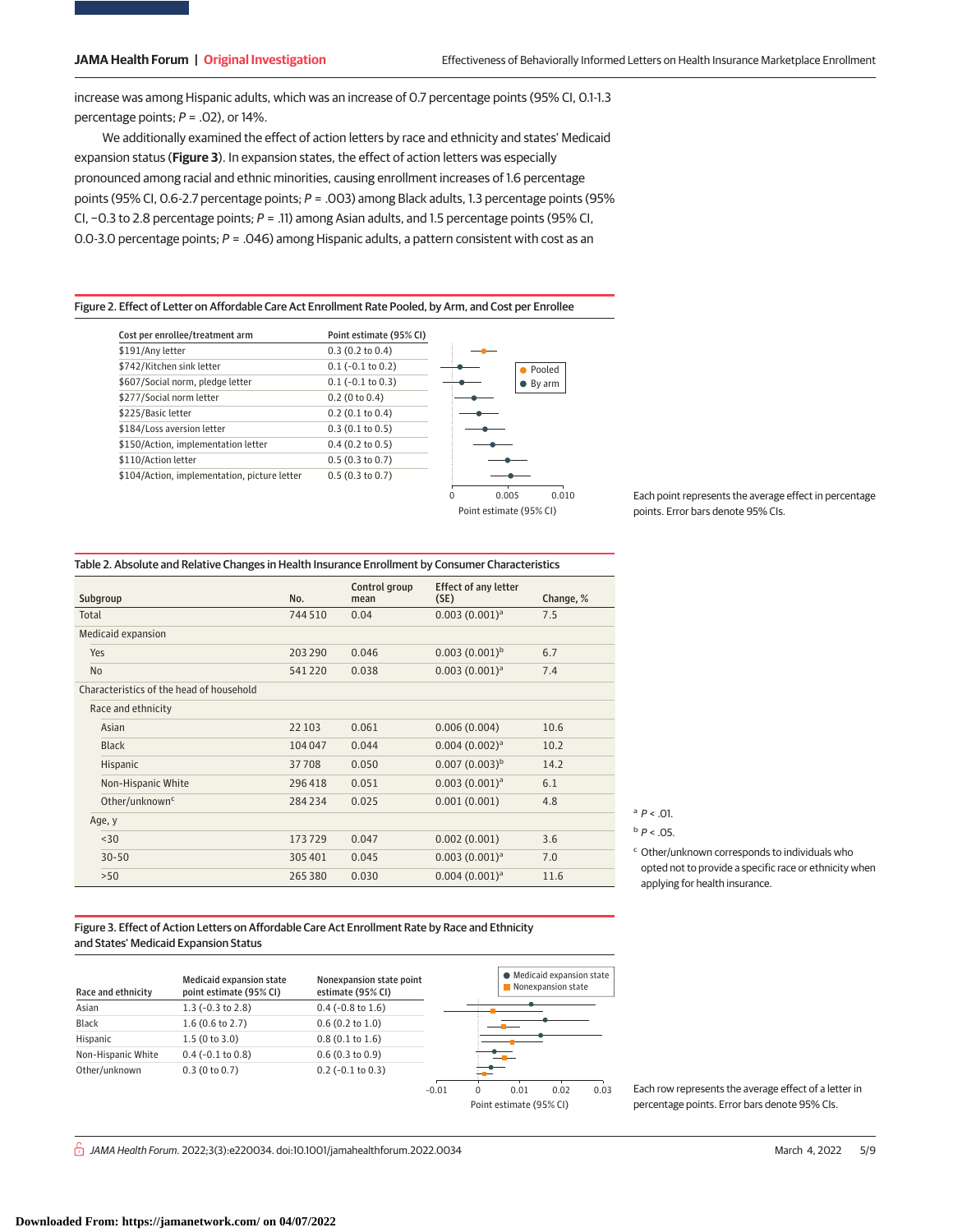enrollment barrier for those living in nonexpansion states where premiums tend to be higher and subsidies are inaccessible to residents with the lowest income.<sup>18</sup>

### **Discussion**

In this RCT, during the final weeks of the 2015 open enrollment period, we found that low-cost (\$0.55 per person) behaviorally informed letters targeting individuals on the HealthCare.gov platform led to statistically significant increases in health insurance enrollment, yielding 1753 marginal enrollments. Letters that used action language, emphasizing that only minimal, marginal effort was required (ie, included the phrase "You're almost done"), were most effective. Subgroup analyses demonstrated that the largest enrollment increases occurred among Black and Hispanic adults in Medicaid expansion states. These results suggest that low-cost reminders could be a useful tool for ACA marketplace administrators seeking to help individuals obtain coverage prior to sign-up deadlines.

In terms of cost-effectiveness, this study's \$191 cost per marginal enrollment compares favorably with other reported estimates, which range from less than \$100 to as high as \$1000.<sup>19</sup> The observed effect sizes are similar in relative terms to those found in the 2 prior studies<sup>12,13</sup> evaluating mailers to increase health insurance enrollment in single-state contexts. In California, letters sent to applicants of Covered California (that state's marketplace), who were determined eligible but had not yet selected a plan, led to a 1.3 percentage point (16%) increase over a base enrollment rate of 8.1%. In Oregon, a suite of outreach activities (mail, email, and telephone reminders) led to a 3.5 percentage point (10%) increase in Medicaid enrollment over a base rate of 38%. The absolute percentage point differences across these interventions could be owing to premium costs (or the absence thereof in the case of Medicaid enrollment), the amount of time individuals had to complete the call to action, differences in the duration over which outcomes are measured, or numerous other factors.

While the present randomized intervention was conducted in 2015, recent surveys of uninsured adults indicate that more than 50% still lack awareness of marketplaces and subsidies to make health insurance more affordable, pointing to the need for continued outreach.<sup>20</sup> With the March 2021 passage of the American Rescue Plan, which expands subsidies for people at every income level through 2022, it will be important for marketplaces to test a variety of different messages to identify what resonates with prospective enrollees and to avoid deploying ineffective outreach strategies.

### **Limitations**

This research design is based on random assignment, which provides a strong basis for causal inference, but the study is not without limitations. First, owing to operational timelines, letters were only printed in English and sent to households with a written language preference of English; thus, we do not measure effects among harder-to-reach non-English-speaking households.<sup>21</sup> But because the intervention sought to address commonly cited barriers to enrollment, including procrastination and lack of awareness about the deadline or how to get help, we would expect the reminder letters to have comparable effects among Spanish-speaking individuals. Ultimately, though, this is an empirical question, and we encourage marketplace administrators to draw on promising experimental evidence—including in-language personalized telephone assistance, which has been found to considerably increase marketplace enrollment—during future open enrollment cycles.<sup>22</sup> Second, because race and ethnicity are optional questions on the ACA application, they are subject to missingness. In the present study, 62% of individuals answered these application questions. Third, letters were sent to individuals who took the initial steps of beginning the enrollment process. Outreach efforts to the uninsured who have not interacted with marketplaces could have different effects. Finally, the letters arrived during the last 2 weeks of the open enrollment period, and we received anecdotal reports of letters arriving in mailboxes after the February 15 deadline. Thus, the estimated treatment effect potentially represents an underestimate because late letters could not

 $\bigcap$  JAMA Health Forum. 2022;3(3):e220034. doi:10.1001/jamahealthforum.2022.0034 (Reprinted) March 4, 2022 6/9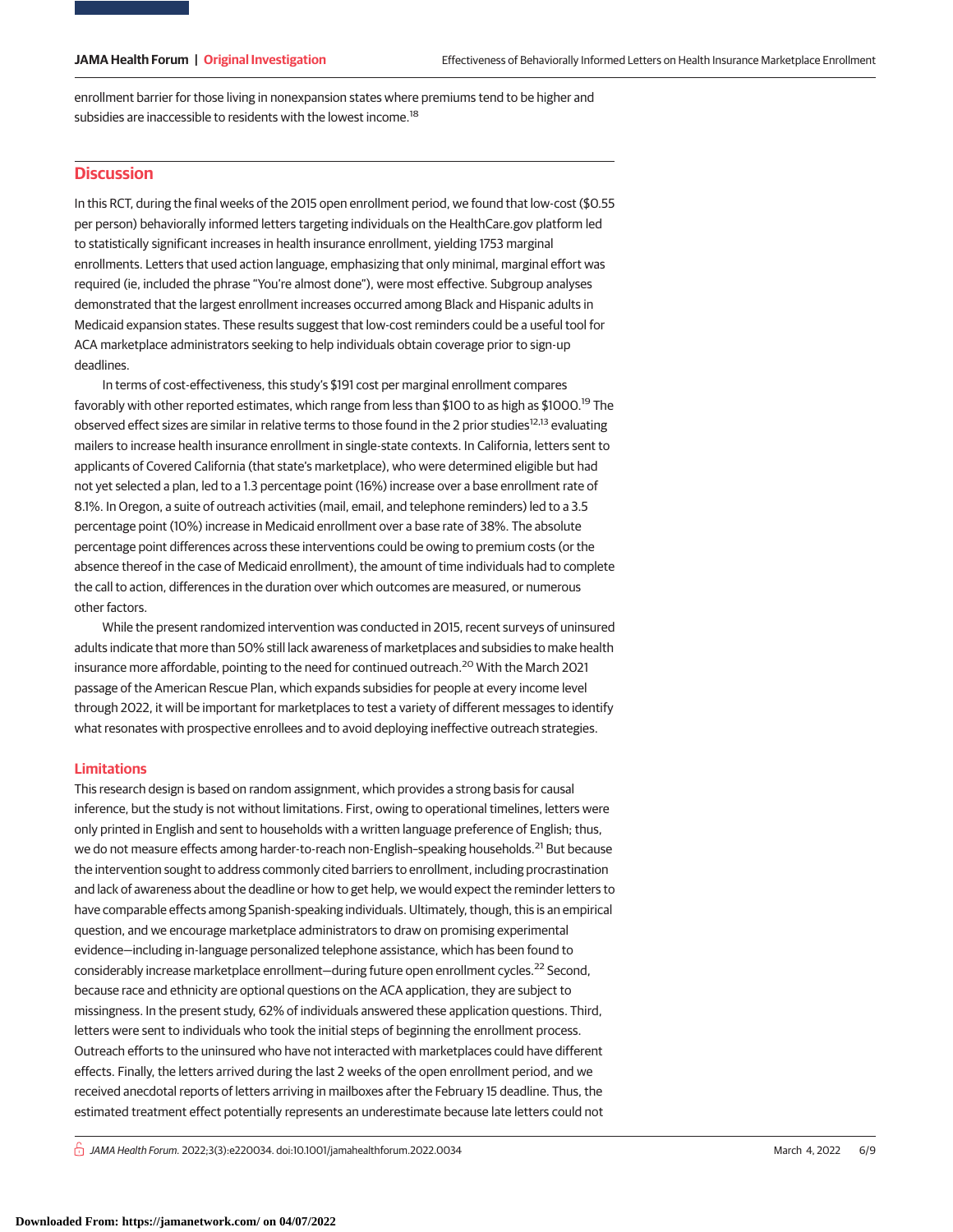have affected enrollment prior to the deadline, and it is possible that letters sent near the start of the open enrollment period could have had different effects.

#### **Conclusions**

In this RCT, we found that a low-cost letter, targeting individuals who took the first steps toward enrolling in ACA marketplace coverage but stopped short of selecting a plan, caused statistically significant and meaningful increases in ACA health insurance enrollment. From 2017 to 2020, enrollment in the ACA marketplaces declined from 12.2 million to 11.4 million in part because of a reduction in marketing and advertising. As the Biden administration seeks to expand coverage, particularly among racial and ethnic minorities hard hit by the COVID-19 pandemic, this study provides evidence that low-cost outreach—especially messages informed by the behavioral sciences—could help increase ACA marketplace enrollment.

#### **ARTICLE INFORMATION**

**Accepted for Publication:** January 12, 2022.

**Published:** March 4, 2022. doi[:10.1001/jamahealthforum.2022.0034](https://jama.jamanetwork.com/article.aspx?doi=10.1001/jamahealthforum.2022.0034&utm_campaign=articlePDF%26utm_medium=articlePDFlink%26utm_source=articlePDF%26utm_content=jamahealthforum.2022.0034)

**Open Access:** This is an open access article distributed under the terms of the [CC-BY License.](https://jamanetwork.com/pages/cc-by-license-permissions/?utm_campaign=articlePDF%26utm_medium=articlePDFlink%26utm_source=articlePDF%26utm_content=jamahealthforum.2022.0034) © 2022 Yokum D et al.JAMA Health Forum.

**Corresponding Author:** Andrew Feher, PhD, 1601 Exposition Blvd, Sacramento, CA 95815 [\(andrew.feher@](mailto:andrew.feher@covered.ca.gov) [covered.ca.gov\)](mailto:andrew.feher@covered.ca.gov).

**Author Affiliations:** Brown University, Providence, Rhode Island (Yokum); University of Pennsylvania, Philadelphia (Hopkins); Covered California, Sacramento (Feher); Office of Evaluation Sciences, US General Services Administration, Washington, DC (Safran); Indpendent researcher, Washington, DC (Peck).

**Author Contributions:** Dr Feher had full access to all of the data in the study and takes responsibility for the integrity of the data and the accuracy of the data analysis.

Concept and design: Yokum, Hopkins, Feher, Peck.

Acquisition, analysis, or interpretation of data: All authors.

Drafting of the manuscript: Yokum, Hopkins, Feher.

Critical revision of the manuscript for important intellectual content: Yokum, Feher, Safran, Peck.

Statistical analysis: Yokum, Hopkins, Feher.

Obtained funding: Yokum, Safran, Peck.

Administrative, technical, or material support: Yokum, Hopkins, Safran, Peck.

Supervision: Yokum, Peck.

**Conflict of Interest Disclosures:** None reported.

**Disclaimer:** The views expressed in this publication represent those of the authors and not their respective organizations, including Covered California and the Centers for Medicare & Medicaid Services.

**Data Sharing Statement:** See [Supplement 3.](https://jama.jamanetwork.com/article.aspx?doi=10.1001/jamahealthforum.2022.0034&utm_campaign=articlePDF%26utm_medium=articlePDFlink%26utm_source=articlePDF%26utm_content=jamahealthforum.2022.0034)

**Additional Contributions:** We thank Melinda Buntin, PhD, ofJAMA Health Forum and Coleman Drake, PhD, of the University of Pittsburgh for helpful comments on an earlier version of this article. They were not compensated for their contributions.

#### **REFERENCES**

**1**. Tolbert J, Orgera K. Key facts about the uninsured population. Kaiser Family Foundation. November 6, 2020. Accessed January 25, 2022. [https://www.kff.org/uninsured/issue-brief/key-facts-about-the-uninsured](https://www.kff.org/uninsured/issue-brief/key-facts-about-the-uninsured-population/)[population/](https://www.kff.org/uninsured/issue-brief/key-facts-about-the-uninsured-population/)

**2**. Sommers BD, Gunja MZ, Finegold K, Musco T. Changes in self-reported insurance coverage, access to care, and health under the Affordable Care Act.JAMA. 2015;314(4):366-374. doi[:10.1001/jama.2015.8421](https://jama.jamanetwork.com/article.aspx?doi=10.1001/jama.2015.8421&utm_campaign=articlePDF%26utm_medium=articlePDFlink%26utm_source=articlePDF%26utm_content=jamahealthforum.2022.0034)

 $\stackrel{\frown}{\Box}$  JAMA Health Forum. 2022;3(3):e220034. doi:10.1001/jamahealthforum.2022.0034 (Reprinted) March 4, 2022 7/9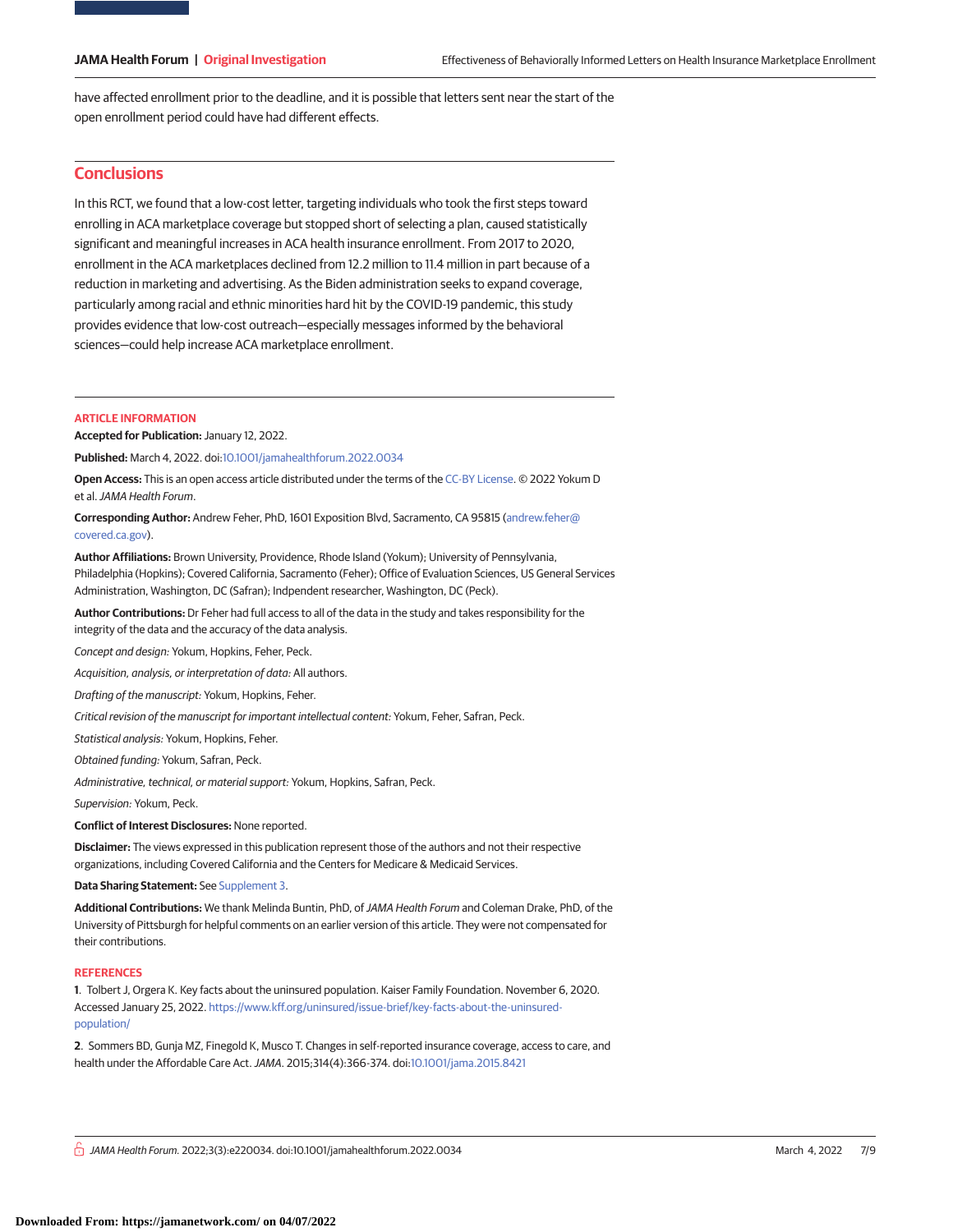**3**. Sommers BD, Gourevitch R, Maylone B, Blendon RJ, Epstein AM. Insurance churning rates for low-income adults under health reform: lower than expected but still harmful for many. Health Aff (Millwood). 2016;35(10): 1816-1824. doi[:10.1377/hlthaff.2016.0455](https://dx.doi.org/10.1377/hlthaff.2016.0455)

**4**. Baicker K, Taubman SL, Allen HL, et al; Oregon Health Study Group. The Oregon experiment—effects of Medicaid on clinical outcomes. N Engl J Med. 2013;368(18):1713-1722. doi[:10.1056/NEJMsa1212321](https://dx.doi.org/10.1056/NEJMsa1212321)

**5**. Reaching the remaining uninsured: an evidence review on outreach & enrollment. US Department of Health and Human Services. October 1, 2021. Accessed January 25, 2022. [https://aspe.hhs.gov/sites/default/files/documents/](https://aspe.hhs.gov/sites/default/files/documents/b7c9c6db8b17c6fbfd6bb60b0f93746e/aspe-remaining-uninsured-outreach-enrollment.pdf) [b7c9c6db8b17c6fbfd6bb60b0f93746e/aspe-remaining-uninsured-outreach-enrollment.pdf](https://aspe.hhs.gov/sites/default/files/documents/b7c9c6db8b17c6fbfd6bb60b0f93746e/aspe-remaining-uninsured-outreach-enrollment.pdf)

**6**. Baicker K, Congdon WJ, Mullainathan S. Health insurance coverage and take-up: lessons from behavioral economics. Milbank Q. 2012;90(1):107-134. doi[:10.1111/j.1468-0009.2011.00656.x](https://dx.doi.org/10.1111/j.1468-0009.2011.00656.x)

**7**. Finkelstein A, Hendren N, Shepard M. Subsidizing health insurance for low-income adults: evidence from Massachusetts. National Bureau of Economic Research working paper 23668. August 2017. Accessed January 25, 2022. <https://www.nber.org/papers/w23668>

**8**. Drake C, Ryan C, Dowd B. Sources of consumer inertia in the individual health insurance market. November 18, 2019. Accessed January 25, 2022. [https://www.thecgo.org/research/sources-of-consumer-inertia-in-the-individual](https://www.thecgo.org/research/sources-of-consumer-inertia-in-the-individual-health-insurance-market)[health-insurance-market](https://www.thecgo.org/research/sources-of-consumer-inertia-in-the-individual-health-insurance-market)

**9**. Marzilli Ericson KM, Kingsdale J, Layton T, Sacarny A. Nudging leads consumers in Colorado to shop but not switch ACA marketplace plans. Health Aff (Millwood). 2017;36(2):311-319. doi[:10.1377/hlthaff.2016.0993](https://dx.doi.org/10.1377/hlthaff.2016.0993)

**10**. Gollust SE, Wilcock A, Fowler EF, et al. TV advertising volumes were associated with insurance marketplace shopping and enrollment in 2014. Health Aff (Millwood). 2018;37(6):956-963. doi[:10.1377/hlthaff.2017.1507](https://dx.doi.org/10.1377/hlthaff.2017.1507)

**11**. Karaca-Mandic P, Wilcock A, Baum L, et al. The volume of TV advertisements during the ACA's first enrollment period was associated with increased insurance coverage. Health Aff (Millwood). 2017;36(4):747-754. doi[:10.1377/hlthaff.2016.1440](https://dx.doi.org/10.1377/hlthaff.2016.1440)

**12**. Wright BJ, Garcia-Alexander G, Weller MA, Baicker K. Low-cost behavioral nudges increase Medicaid take-up among eligible residents of Oregon. Health Aff (Millwood). 2017;36(5):838-845. doi[:10.1377/hlthaff.2016.1325](https://dx.doi.org/10.1377/hlthaff.2016.1325)

**13**. Domurat R, Menashe I, Yin W. The role of behavioral frictions in health insurance marketplace enrollment and risk: evidence from a field experiment. National Bureau of Economic Research working paper 26153. August 2019. Accessed January 25, 2022. [https://www.nber.org/system/files/working\\_papers/w26153/w26153.pdf](https://www.nber.org/system/files/working_papers/w26153/w26153.pdf)

**14**. Goldin J, Lurie I, McCubbin J. Health insurance and mortality: experimental evidence from taxpayer outreach. Q J Econ. 2021;136(1): 1-49. doi[:10.1093/qje/qjaa029](https://dx.doi.org/10.1093/qje/qjaa029)

**15**. Chasteen AL, Park DC, Schwarz N. Implementation intentions and facilitation of prospective memory. Psychol Sci. 2001;12(6):457-461. doi[:10.1111/1467-9280.00385](https://dx.doi.org/10.1111/1467-9280.00385)

**16**. Sacarny A, Barnett ML, Le J, Tetkoski F, Yokum D, Agrawal S. Effect of peer comparison letters for high-volume primary care prescribers of quetiapine in older and disabled adults: a randomized clinical trial.JAMA Psychiatry. 2018;75(10):1003-1011. doi[:10.1001/jamapsychiatry.2018.1867](https://jama.jamanetwork.com/article.aspx?doi=10.1001/jamapsychiatry.2018.1867&utm_campaign=articlePDF%26utm_medium=articlePDFlink%26utm_source=articlePDF%26utm_content=jamahealthforum.2022.0034)

**17**. Gollwitzer PM, Sheeran P. Implementation intentions and goal achievement: a meta-analysis of effects and processes. Adv Exp Soc Psychol. 2006;38: 69-119. doi[:10.1016/S0065-2601\(06\)38002-1](https://dx.doi.org/10.1016/S0065-2601(06)38002-1)

**18**. Sen AP, DeLeire T. The effect of Medicaid expansion on marketplace premiums. US Department of Health and Human Services. September 6, 2016. Accessed January 25, 2022. [https://aspe.hhs.gov/sites/default/files/private/](https://aspe.hhs.gov/sites/default/files/private/pdf/206761/McaidExpMktplPrem.pdf) [pdf/206761/McaidExpMktplPrem.pdf](https://aspe.hhs.gov/sites/default/files/private/pdf/206761/McaidExpMktplPrem.pdf)

**19**. Peck J. Congressional oversight hearing on the impact of the administration's policies affecting the Affordable Care Act. House Appropriations Subcommittee on Labor, Health and Human Services, Education, and Related Agencies. February 6, 2019. Accessed January 25, 2022. [https://www.congress.gov/116/meeting/house/108858/](https://www.congress.gov/116/meeting/house/108858/witnesses/HHRG-116-AP07-Wstate-PeckJ-20190206.pdf) [witnesses/HHRG-116-AP07-Wstate-PeckJ-20190206.pdf](https://www.congress.gov/116/meeting/house/108858/witnesses/HHRG-116-AP07-Wstate-PeckJ-20190206.pdf)

**20**. Haley JM, Wengle E. Uninsured adults' marketplace knowledge gaps persisted in April 2021. Urban Institute. Accessed January 25, 2022. [https://www.urban.org/sites/default/files/publication/104860/uninsured-adults](https://www.urban.org/sites/default/files/publication/104860/uninsured-adults-marketplace-knowledge-gaps-persisted-in-april-2021_0.pdf)[marketplace-knowledge-gaps-persisted-in-april-2021\\_0.pdf](https://www.urban.org/sites/default/files/publication/104860/uninsured-adults-marketplace-knowledge-gaps-persisted-in-april-2021_0.pdf)

 $\frac{\cap}{\cap}$  JAMA Health Forum. 2022;3(3):e220034. doi:10.1001/jamahealthforum.2022.0034 (Reprinted) March 4, 2022 8/9